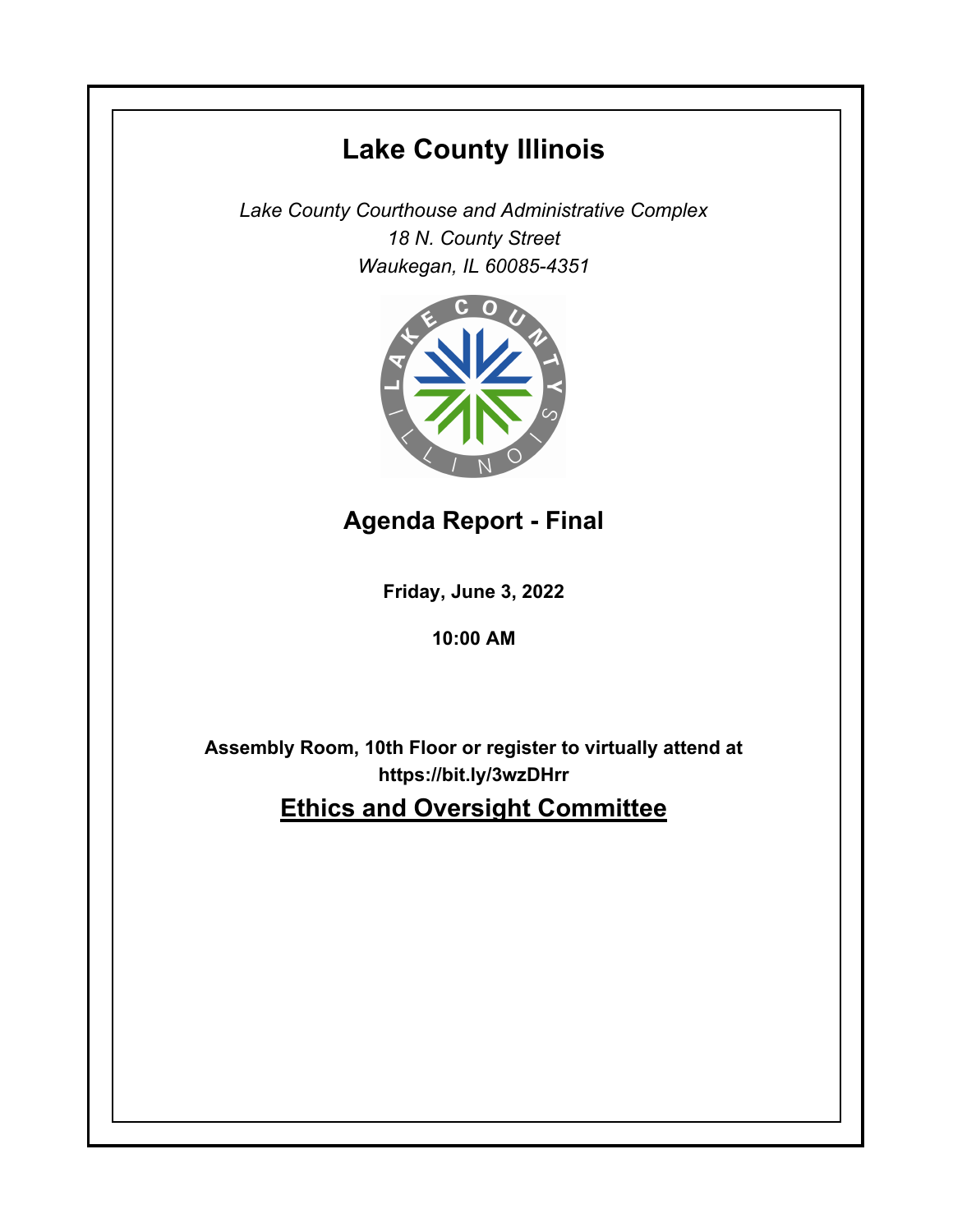**PUBLIC ATTENDANCE: The public can attend Lake County Committee and Board meetings (two options):** 

**(1) In-person attendance is on the 10th Floor of the County Administrative Tower** 

**(9th Floor, if necessary), 18 N. County Street, Waukegan, Illinois.**

**(2) Remote / virtual attendance through registration at: https://bit.ly/3wzDHrr**

**RECORDING: Meetings, to include Public Comment, will be recorded.**

**PUBLIC COMMENT: The public will be afforded time to comment on matters related to the business of the County Board. A total of 30 minutes will be permitted for Public Comment and no more than three minutes per comment. In general, Public Comment on items not on the agenda will be presented near the beginning of the meeting. Public Comment on agenda items may be presented during consideration of that item. Individuals attending in-person or remotely may present their Public Comment during the meeting. Individuals not in attendance may provide written Public Comment that must be received by 3:00 p.m. the day prior to the meeting (emailed to PublicComment@Lakecountyil.gov or delivered to the County Board Office 18 N. County Street, Waukegan, Illinois (10th floor)).** 

**Public Comment will proceed in the following order: (1) Public Comment by individuals in attendance on the 10th Floor, (2) Public Comment by individuals who registered via the link on the front page of the agenda and are attending remotely / virtually, and then (3) written comments.** 

**Individuals providing Public Comment will provide the following information: \* Meeting: Ethics & Oversight Committee (Subject line for written Public Comment)**

- **\* Name (REQUIRED)**
- **\* Topic or Agenda Item # (REQUIRED)**
- **\* Street Address, City, State (Optional)**
- **\* Phone Number (Optional)**
- **\* Organization/Agency/etc. Represented (If representing yourself, put "Self")**

**\* \* \*To view County Board Rules, click here: https://bit.ly/3idRdrV \* \* \***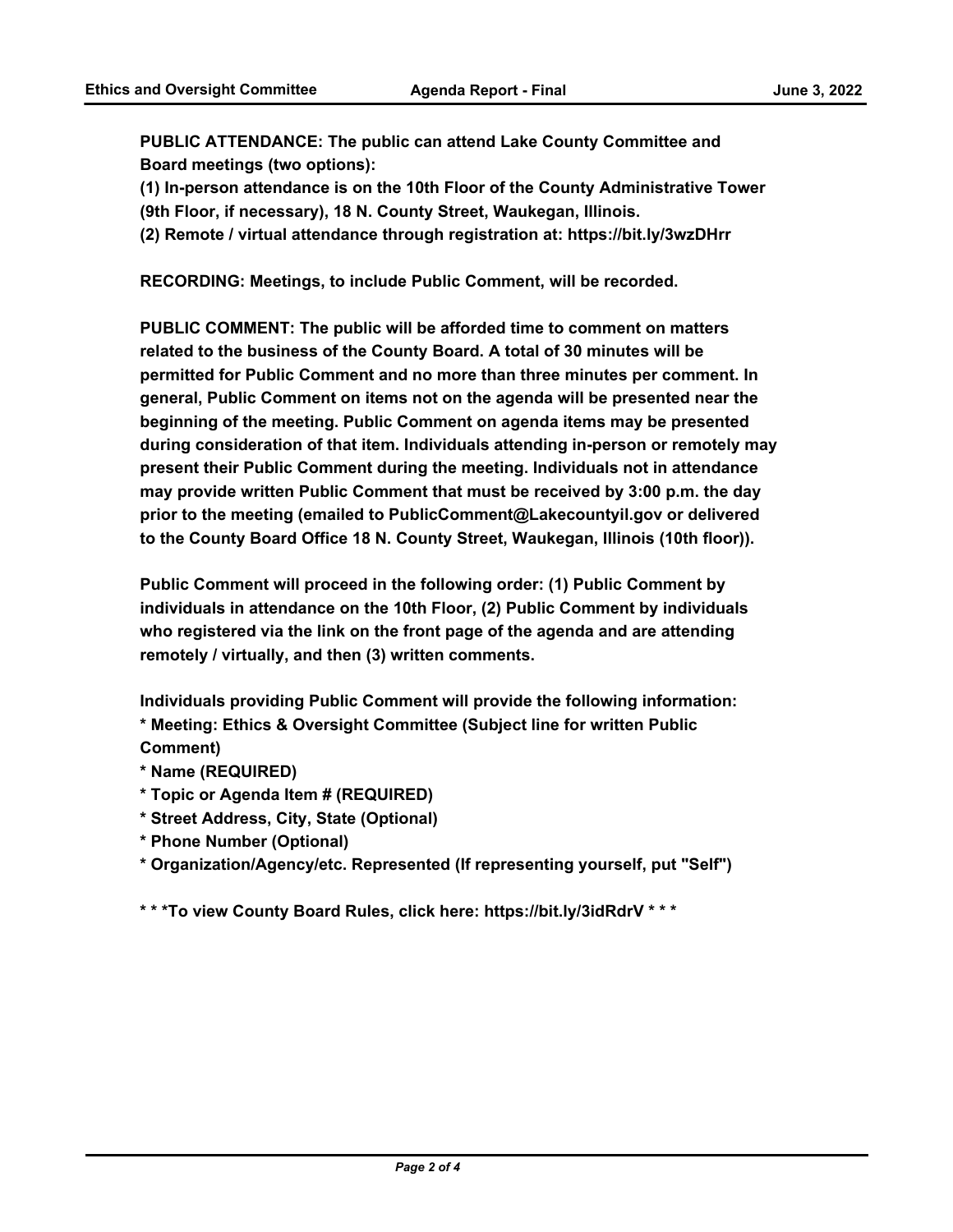- **1. Call to Order**
- **2. Pledge of Allegiance**
- **3. Roll Call of Members**
- **4. Addenda to the Agenda**
- **5. Public Comment (Items not on the agenda)**
- **6. Chair's Remarks**
- **7. Unfinished Business**
- **8. New Business**

#### **CONSENT AGENDA (Items 8.1 - 8.2)**

#### **\*APPROVAL OF MINUTES\***

**8.1 [22-0787](http://lakecounty.legistar.com/gateway.aspx?m=l&id=/matter.aspx?key=26573)**

Minutes from July 15, 2021.

*Attachments:* [E&O 7.15.21 Final Minutes](http://lakecounty.legistar.com/gateway.aspx?M=F&ID=c2562d90-7869-47e6-a6f4-42f1aa15a904.pdf)

**8.2 [22-0788](http://lakecounty.legistar.com/gateway.aspx?m=l&id=/matter.aspx?key=26574)**

Minutes from July 28, 2021.

*Attachments:* [E&O 7.28.21 Final Minutes](http://lakecounty.legistar.com/gateway.aspx?M=F&ID=be32c951-94b8-45de-be2a-3ddca0e32f30.pdf)

#### **REGULAR AGENDA**

**8.3 [22-0801](http://lakecounty.legistar.com/gateway.aspx?m=l&id=/matter.aspx?key=26587)**

Ordinance amending the Lake County Ethics & Conduct Code for the purpose of clarifying the ability to file ethics complaints anonymously.

- · In April 2021 the Lake County Board amended the Ethics & Conduct Code, establishing an independent Ethics Commission. The Commission was subsequently appointed in August 2021.
- · The Commission has since met a number of times and has established the Operating Procedures that govern their processes. During this review it was noted that the Ethics & Conduct Code does not specifically state that anonymous complaints are possible.
- · Though anonymous ethics complaints have been accepted, the Independent Ethics Commission recommended it by included in the County's Ethics & Conduct Code. This ordinance amendment includes the language recommended by the Ethics Commission.

*Attachments:* [Ethics & Conduct Code Amendment Draft 052422](http://lakecounty.legistar.com/gateway.aspx?M=F&ID=7744ab0b-d59e-4bda-ad68-47c3a8fddb4a.pdf)

#### **9. County Administrator's Report**